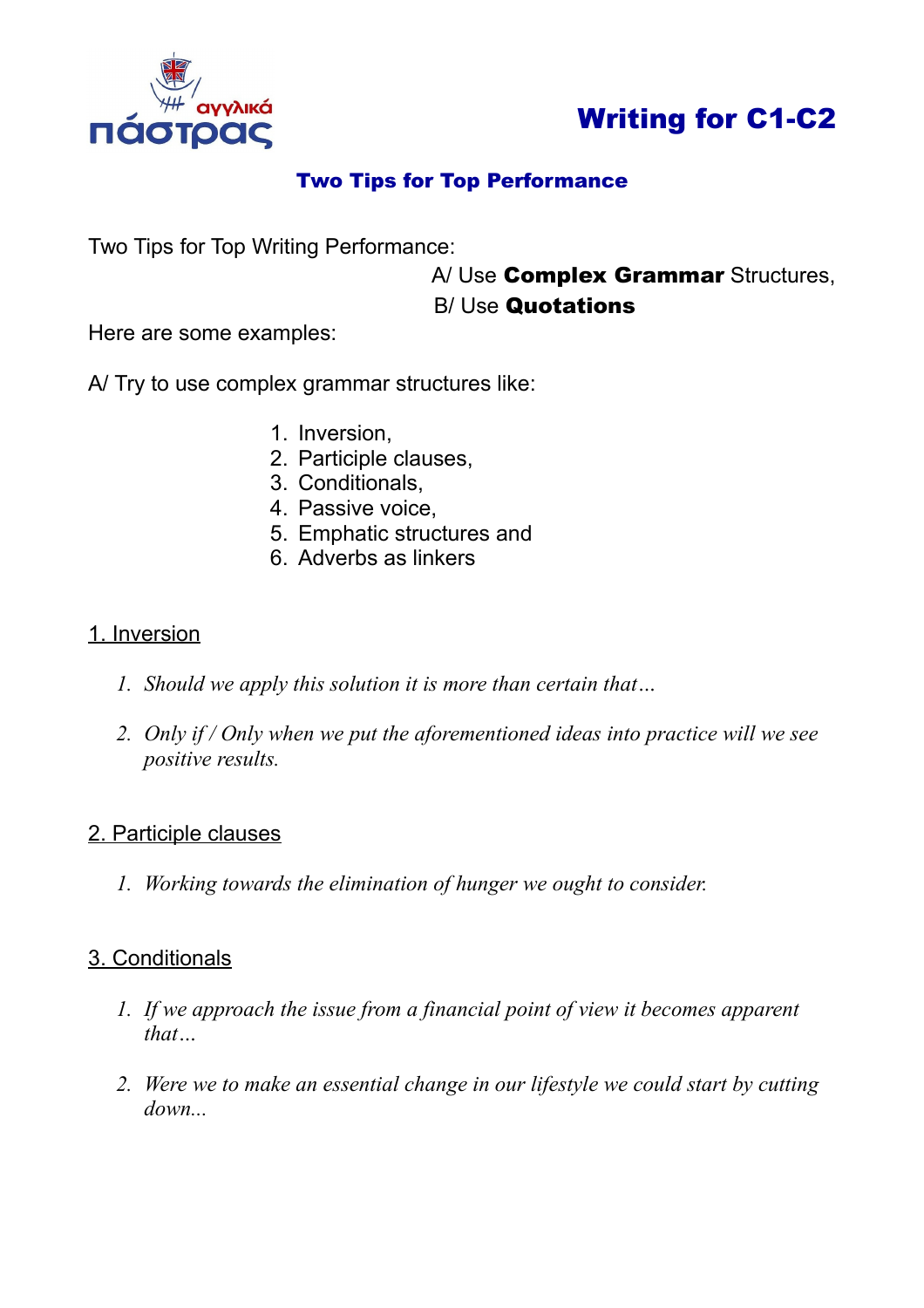

## Writing for C1-C2

## Two Tips for Top Performance

#### 4. Passive voice

- *1. It is often* that.  *a. supported, b. claimed, c. advocated*
- *2. The issue of in vitro fertilization needs to be examined from a moral perspective.*
- *3. If money is allocated equally to all the people in need then....*

#### 5. Emphatic structures

- *1. What needs to be done concerning the disappointing performance of our economy is....*
- *2. It is the parents that shoulder the main responsibility for their children's upbringing*

#### 6. Adverbs as linkers

- *1. Apparently, the blame fall on the industry owners who...*
- *2. Consequently, we cannot turn a blind eye to domestic violence any longer.*
- *3. Undoubtedly / Undeniably the role of the peers in the formation of an adolescent's personality is paramount.*
- *4. \_\_\_\_\_\_\_\_\_\_\_\_ there are some drawbacks that need to be mentioned.*
- *5. a. On the contrary, b. On the other hand, c. In reverse, d. Conversely*  (ALL four answers are possible)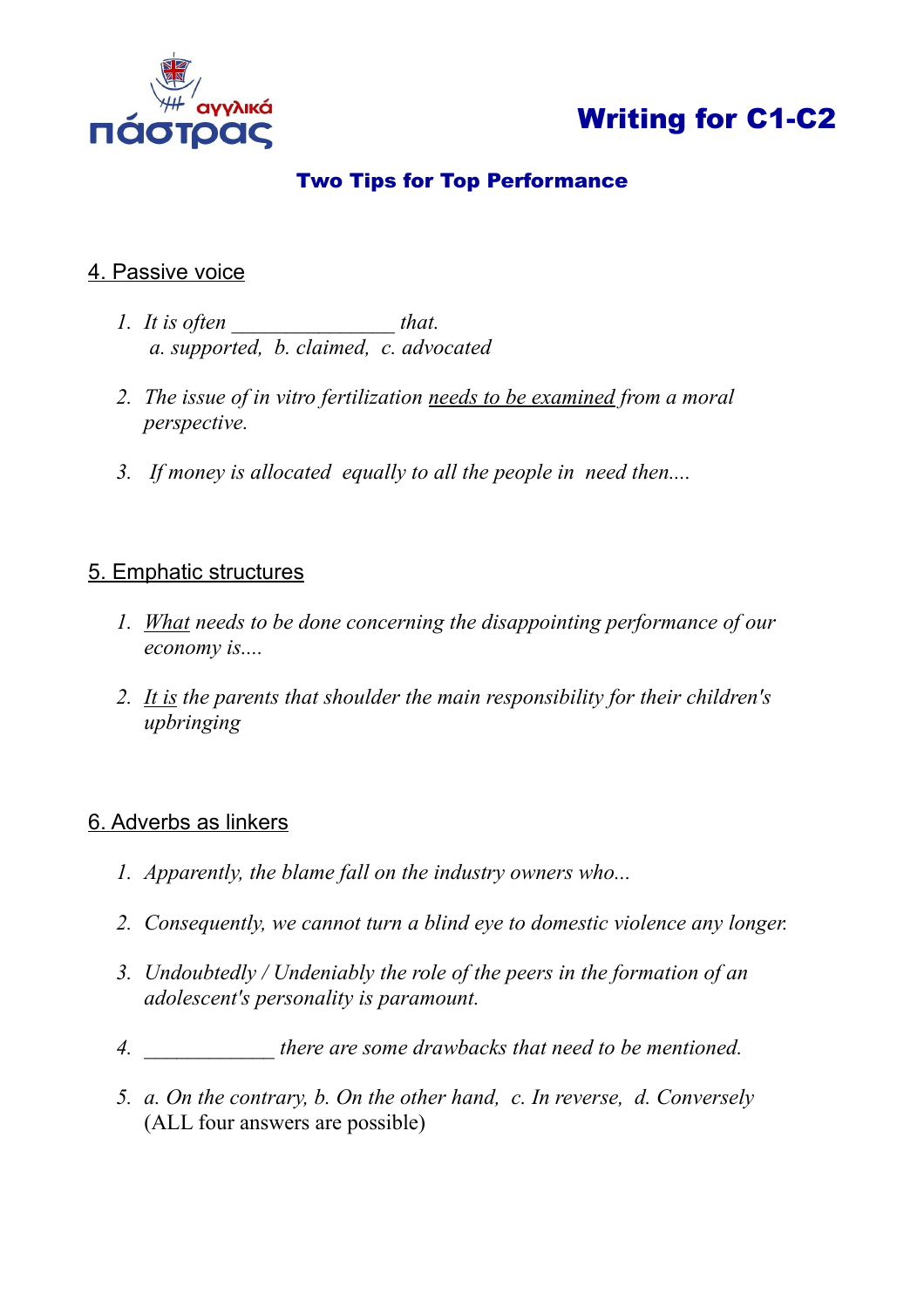

## Writing for C1-C2

## Two Tips for Top Performance

## B/ Incorporate some Quotations or Proverbs

## Quotations for 'Opinion' essays

*"It is not how much we have, but how much we enjoy that makes happiness".* **Charles Spurgeon** 

*"Remember that the happiest people are not those getting more, but those giving more".*Jackson Brown

*"I do not fear computers. I fear the lack of them"* Isaak Asimor

"Education is not preparation for life; education is life itself". John Dewey

*"Education is not the filling of a bucket, but the lighting of a fire".* William Years

## Quotations for 'For & Against' essays

*"The pessimist complains about the wind; the optimist expects it to change; the realist adjusts the sails".* William Ward

*"The only source of knowledge is experience".* Albert Einstein

## Quotations for 'Problem Solving' essays

*"If I had an hour to solve a problem I'd spend 55 minute thinking about the problem and 5 minutes about solutions".* Albert Einstein

*"I have discovered with advancing year that few things are entirely black or white, but more often different shads of grey."* Jeffrey Archer

*"In a time of deceit telling he truth is revolutionary act".*George Orwell

*"The unexamined life is not worth living".* Socrates

*"Art is the lie that enables us to realise the truth".* Pablo Picasso